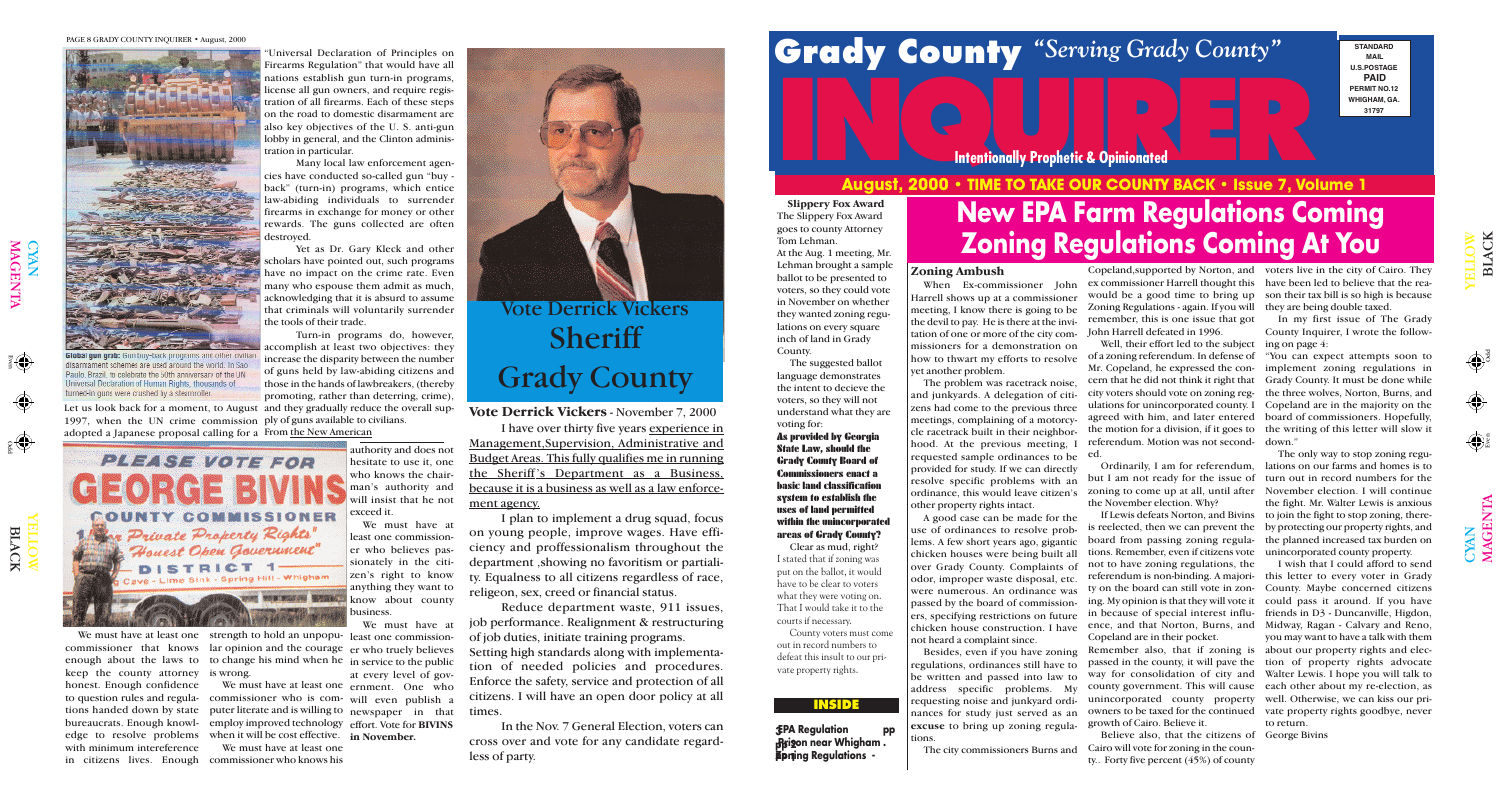$\mathbf{\Xi}$  $\overline{\phantom{0}}$  $\blacktriangleleft$ C K

#### **The Grady County INQUIRER • August, 2000-Page 7**

 $\mathbf{\Omega}$  $\overline{\phantom{0}}$  $\blacktriangleleft$ C K

 $\mathbf{\Sigma}% _{1}\left( t\right)$  $\blacktriangleleft$ G  $\bf \Xi$  $\bm{\mathsf{Z}}$  $\boldsymbol{\Xi}$ 

Odd

Even

Odd Even

**THE EDITOR**

#### **Special Interests**

Cairo. She asked me who pay its way. were the special interests I Yes, I know business is was always referring to? I being taxed and houndsaid, for one, the Cairo ed by the federal govern-Messenger. She replied ment at every turn, and I that is no special interest, sympathize, but we are that is a business.

When I complained about they can ruin it. this they said it was in the best interest of the compa-get caught up in the poliny and America. They tics of the job, and their were good will ambas-own self-importance, sadors. You see they had rather than representing been doing this so long the citizens as job one. and gotten away with it, They depend on the that it was not wrong any-county attorney, adminismore. The practice had trator, county clerk, or become sanctified.

 $\bigcup$  $\bm{\mathsf{X}}$  $\mathsf{Z}_\mathsf{I}$ 

 $\blacktriangleright$  $\blacksquare$  $\overline{\phantom{0}}$  $\overline{\phantom{0}}$  $\bigcirc$  $\geqslant$ 

beyond her reasoning that that I am concerned businesses could be a spe-about. If I were a U. S. cial interest. Business is Senator, I would talk to the biggest special interest you about the federal in Grady County. They stuff. seek to be sanctified at the Chamber of business, **County Commission** (Commerce). This reminds me of a time,

many years ago, when I was flying for PANAM almost exclusively into Central and South America. I noticed that the pursers were hauling liquor off the airplanes by <sub>ize.</sub> the case and giving it to the customs agents in Rio, Buenos Aires, legislators, and judges all Montevideo, and other places.

When the practice was provide information on exposed it was clear that which they make decithe purpose was to bribe sions. They don't realize custom officers to look the that the information proother way while they vided may be slanted, smuggled jewels and arti-resulting in a biased decifacts out of the country. All sion. This does not repreat the expense and liability sent the people; it allows of PANAM.

#### **Remember this guy?**

I have developed this column to make sure everyone is aware of the rules for our household garbage dumpsters.

Only household garbage may be put into them. All other trash must be taken to Cairo City Dump. A new county law has been written with teeth.

State law, incorporated with county law, requires the Sheriff to write citations just like a speeding ticket. The Magistrate Court will process the violations and collect the fines.

conversation with a lady expense and liability of who is in business in its citizens. Let business and grow in Grady

> Only about 2% of citizens are ignorant of the rules of garbage and trash disposal, or just don't care. That means that 98% of citizens

do care.

#### End dumpstor diving f f la there a law against dampsier divers? It's a

share to see people in dumpsiers rhoping open bags. We are not that proved a county it's a disgram.

You see it was totally conditions. That is all talking here about local

I am asking the citizens who care to help the Grady County Commission, and the Sheriff, to police these

to your commissioner.

violators. You can help by a description of the vehimaking call in complaints cle and the condition you observed.

When you call your commissioner you should will protect the identity of tell him the tag number, the citizens who report the county and state, and violations.•

This commissioner

Worth County apparently imposed mandatory garbage pickup on their citizens.

Whereas Ben Hill County Commissioners decided to hold a referendum on the issue, let voters decide the issue.

Obviously, I will insist upon referendum before I will require citizens to spend \$600,000 per year.

Since I have explained the issues to you, and demonstrated to you by the above examples, I hope you will join with me and the board of commissioners, the Sheriff Department, and the Magistrate Judges Office, to clean up our garbage/trash problems.

I want business to prosper words, them who control some special interest to others to do it. In other the information controls

### Two weeks ago, I had a County, but not at the  $\lim_{n \to \infty}$  the desk of

It will take some real concern and effort on the part of good citizens to resolve our problem.

Obviously the county police cannot see all that goes on in the county, but citizens can, and you must take action, or we will pay the price.

Businesses cannot dump at these garbage sites, nor out of county or out of state people.

Citizens living near the county or state lines should maintain a careful lookout at dumpsters sites.

 $\blacktriangleright$  $\blacksquare$  $\overline{\phantom{0}}$  $\overline{\phantom{0}}$  $\bigcirc$  $\geqslant$ 

The office of county commissioner is much more important than many people realize. It is much more important than many of the commissioners themselves real-

The county commissioners are lawmakers, in one package. They can make your life better, or

Some commissioners

the decisions.

Commissioners today need to have a source of information apart from that provided by staff. That source is the Internet. This is a source that is virtually unlimited. It requires only limited computer skills. In five minutes I can pull up any Georgia law and read it or print it out. I can access other counties web page, communicate with them to see how they handled a problem.

I have used my computer skills to provide information to the other commissioners, often in conflict with staff, to arrive at a good decision.

When faced with the proper information the commissioners have to vote sensibly, or be made to look bad at election time. This is the secret to my legislative success as a commissioner.

It is election time, and I am publishing what I consider improper positions taken by some commissioners, in the face of good information that I provided.

"The only way we can judge a person's future conduct is by his past,"

George Bivins



This comic strip is to remind you that there are Republicans in the county races. You will probably not vote for them in the July Primary, because if you did you would not be able to vote in the other races which are mostly Democrats.

In the November General Election, you can vote for any candidate in any party. This is the time when Republicans can shine.

Please remember that there are two Republican candidates for county commission. I think two Republicans and three Democrat commissioners is fair.

#### **SYLVESTER-**

Worth County officials have had to explain that the new corband to suppose collection program<br>is not a take-it-or-leave-it proposition. All bounchoids within the county will be billed \$12.75 per month to cover the cost of the nervica, plus the the fee already being changed to fund the colla wasta transfer station. Officials point out that participation is mandatory, not voluntary.

#### FITZGERALD -

The controversial issue of mundatory countywide garbage pickup came to an end at a recent meeting of the Ben HIII County Board of Commissioners when commissioners when<br>commissioners voted, by a split<br>vote, to table the question until it can be put before voters.

**State Prison Near Whigham By George Bivins**

**WHIGHAM - Over 34 million people worldwide are known to be infected with the AIDS virus. Virtually all will die of full blown AIDS. In America, the number of AIDS infected people is not known, for sure,their status is protected.**

**Aids infected victims with little or no immunity, are incubators for developing drug resistant diseases, such as TB, Hepatitus C, and God knows what else.**

**I cannot see subsidizing the location of an incubator for all these diseases built near Whigham. The employees of these prisons will serve to spread diseases to the populace.**

**See my article on these diseases in the June Grady County Inquirer.**







#### **Whispering Charlie**

**Norton is whispering around that Bivins is too radical. No, Charlie, you are confused. You mean too patriotic, too honest, and too caring.**

**You could also say that Bivins is impatient with foot dragging, inefficiency and lack of accountability.** 

**You may even get a road paved if you are not careful.**

### MA H JOHANNESBURG, South Africa AIDS conference to correno

With the AIDS pundands usesping across Africa, thousands of the world's top structs on the disease are cothering for the 12th Internation- $\triangle$  AIDS Conference - the first time the meeting has been held on the continent most rayaged by the disease.

Seventy percent of the 84 million panels infactad with the virus that ranses AIDS live in sub-Sebaran Africa. Neady all the world's 11 million AIDS orphans live have as well.

**George Bivins**  Commissioner D1 Phone: 912-762-3200 e-mail: gbivins@rose.net

**SPARKLING CLEAN ! Miss Mary Ann Cleans Whigham Homes Beautifully**

**Call 551 9461**

**LEWIS**

**SAND COMPANY**

**ALL TYPES OF**

**SAND/MASONRY,**

**COCRETE,**

**PLASTER,TOPSOIL,ROCK, BASES 912-377-**

**5011**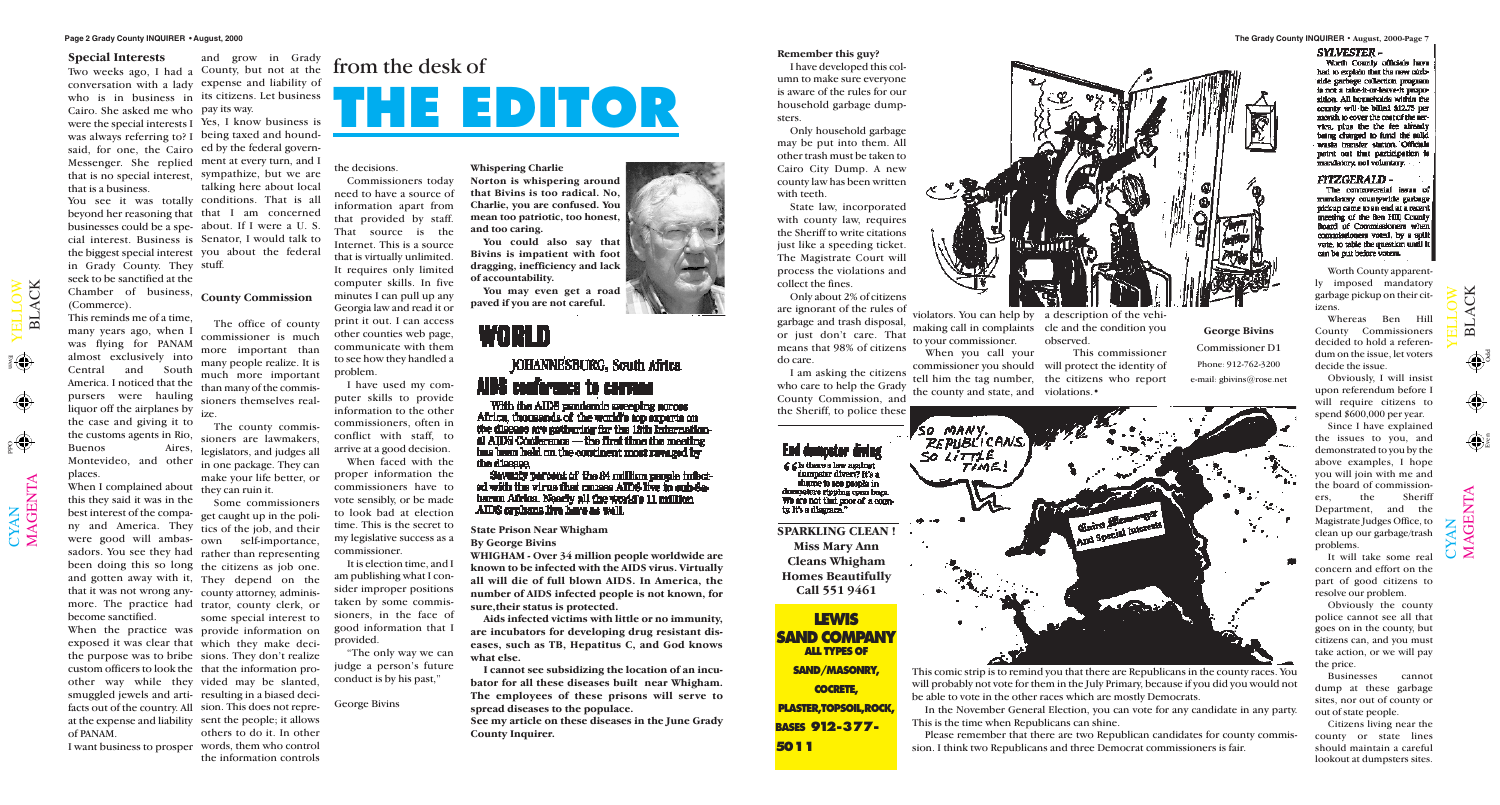YELLOW

CYAN<br>MAGENTA MAGENTA

 $_{2}$ 

BLACK

YELLOW

 $\Theta$ 

BLACK

#### **Page 6 - The Grady County INQUIRER • August, 2000**

### *The Funny Paper*  WHATTAVA MEAN VA WANT YA MUDDY I GOT MIXED ENPOTIONS ROAD PAVED? GIT **ABOUT ZONING REGULATIONS** A 4 UNEEL DRUVE.  $AND, AND \rightarrow -$ WE NEED PULTIMER 1% SPLOST FOR WHAT ? YOU WANT CENTER LINE CITY STREETS AND A COUNTY STRIPES ON THE Ronis ? ROAD, OR TUO'

EPA rushes **to create new rules \_\_** 

### Clinton tries to beat deadline for waterway cleanup rules

### ily Gott Bannatski<br>and Steven Themas

WASHINGTON - Despite an act fust peased by Congress that<br>expressly forbids it, the Clinton administration has found a way to dempertement as some a way to happen tough new rules to clean to waterways polluted by runoff<br>them forms, forests and clines.<br>The issuest President Clinton.<br>hes ordered the Environmental.

nus cromen the anturoupped.<br>
Protection Agency to runn the<br>
rules to completion before the<br>
July 13 deadline for his algorithme<br>
making the hill a law. Invalved in a type of runoff the administration mys politics 20,000 U.S. riv-<br>crs. lettes and have

The key word in the rider was spanding bill, so if the EPA one complete the nearly-finished rules

"It won't be new and the law will be pulntless," and University of Virginia government professor<br>Larry Sabato. "As usual, Chinton holds all the area."

Clinton's use of executive preregatives is comothing he has resurted to increasingly to daty the will of the Republicancontrolled Congress.

Odd

Even

Odd Even

#### **Eiditor's Note:**

plant, where you can plant it.

environmental positions.



Hesten often tells the story<br>about the lady who asked Franklin after the Constitu**time!** 



**Charley Reses Dolumnist** Her-

ton then **GROOM** 

Franklin as saying, "We have<br>given you a democracy -- if you can keep it."

Actually the traditional version of the story has Franklin saying "We have<br>given you a republic -- if you can hasp if." That indeed is what the Constitution gives use a regulatio. And a regulation and a demourany are not the same thing.

The simplest way to ex-<br>plain it is that we do not vote for legislation. We elect representatives, and they vote on legislation. In theory, if we do not like the way they have voted, then we don't re-elect 价值价

It's true in some states that people vote directly for hems on referends, but, by and large, the business of American government is handled by

... use do not vote for legislation. We elect representatives. and they vote for legislation.

A republic is not a democracy

one representatives, who are expected to exercise their own. tudgement on the public leaves. We then exercise our judg-<br>ment shout their perfor-**THOMA** 

One rarely hears any talk about republican povernment<br>these days, with most politically<br>clams, him Heaton, preferring to call it democracy. Although I think Heston is knocent of any gulle, the blurring of the distinction is deliberate on the part of the politicisms. It is equiled that developed to create the filanton in our minds that we actually govern currenty.

In fact, today in America, the many are ruled by the five, who are careful enough to do it gently and bahind clouds of rhetoric an that it fan't obylons. Members of the public, by and large, not only do not kitow what's going on, they that care.

You and I, of course, are the exceptions. Unfortunately, the "Emergitum Party" is no on the belief. The surry but I don't know the answer to pub-He ignorance and public apathy. It's cary enough to say ed-<br>upstion, but if people don't care, they want bother to that education involves hard work, and that doesn't seem so popular anymore. There is always more incordedge swiftable than there are neonle who care to acutates it. I do know that most people with a college education these days appear to be about as knocket and apathotic as people who don't have me.

**George Bivins**  - Editor Phone: 912-762-3200 e-mail: gbivins@rose.net

It might well be true that any people, at any time, who are reasonably well-fiel, entertained and not visibly threatened will settle into ignorance and apathy like a man setting into a goose-down mattress for an allocation nap. If all seems to be well with the world, then प्रोत कारही

I wurry because I see American freedoms being taken avere ever un gradually and always in the name of some allegedly greater good.<br>It's true that it is still possible to live a good life. Will our children and standchildren beable to say that? And what is a good title?

Being a Celtic man, I deaples the idea of unybody but God and my cunaclance talling me what I must do or what I noust think or what I must say. That's the good life I want. freedom. And that kind of god the is being threatened

Charles Roose's cohean is . distributed by King Flasherm

Mr.Norton admits that he intentionally and with forethought, lied about his intention to change chairmen every year. Lied about his agreement that this would reduce outside influence on the board of commissioners.



## **Home schoolers** compete & excel

**FT welve year old George Thampy of Maryland** Heights, Mo., distinguished himself... by winning the Scripps-Howard National Suelling Rec. Thampy is traging at home by himmother along with five of his six siblines. Not only that, but Thempy had been runner-up the week before at the National Geography Bee and had competed at the too levels of the national spelling bee in two previous years. In addition to Thanpy, the other two finalists at the spelling bee were also home-schoolers, as were an amazing 11 percent of those who made it to the national level connettiion.

From nearly negligible numbers 20 years ago, home-schooling has exploded to include 1.5 milllon American children. Many of our elite institutions of higher learning are discovering that home-schoolers make excellent students who can compete and excel against any others.

Many skeptics or opponents who are unfamiliar with home schooling express concerns about socialization. Thampy and others dispel these concerns, and the evidence bears them out...

The evidence is overwhelming that homeschooling not only shouldn't be suspect, but that It works well.  $-$  The Necada (Ma) Dally Mail

Farmers can get ready for new votes for you. If that is true, then you had better check on your representative regulations on what you can to see if he voted your way, before you reelect him. Because, if reelected,hewill If you think it is bad all the experience, can be a champion for good or bad. Please do yourself and under Clinton, check out Gore's your fellow citizens a favor - check him out. The article above by Charley Reese explains that your representative be in an incumbent position where he can really hurt you. An incumbent, with

Citizens of District 1 elected me as their commissioner because they thought that I felt the same way they did about most issues. They had good reason to believe it, because I had published many letters telling them how I felt. Now, they have seen the proof by my voting record. A record that I have published in this paper.

Now I believe I understand why Norton, Burns, and Copeland voted not to include in the FY2001 budget, the funds for Surveying roads already approved by DOT, and funds for repainting road centerline stripes. They apparantly were depending on another 1% SPLOST.

NORTON

I have already stated, that if local governments and schools start depending on SPLOST, they'll stop managing our money. Budgeting will mean nothing.

... AND FURTHERMORE. DOWN THE TREE CONUL THE AX MADE CONDACT WITH THE TREE NOT MR NORTON - THIS IS CLEARLY A HIT-<br>AND-RUN SHEAR<br>CANFINGA BY THE *SREPUBLICANS* LEWIS & BIVING राग 翦 **MANP Avis Aus.**<br>Maria Kanad **HIG STARY** 

**Cat fight in the courthouse**

Soon after the Aug. 8 runoff election, two county employees didn't like the apparent winner, who won by only 3 votes. The next day while on duty in the courthouse, these two employees and one of the polls workers went to the Probate Judge's Office and filed to have a recount. You would think that the loser should request a recount, wouldn't you?

One of these, on duty, county employees was non other than the county clerk, the other works in the court clerk's office. Who do you suppose was the leader of this trio?

Now, if the apparent winner occupies the Probate Judge's office, there will be many years of animosity for the board of commissioners to weather, because we failed to control our county clerk. Just as it has had to weather with the tax office, and for the same reasons. There are people who just love trouble and dissentions, because it gives them a sense of power. A strong chairman would put a stop to this.

It looks like ten Republicans were allowed to vote in this Democrat runoff. A new runoff election may have to be scheduled. If it happens, and if I could, I would vote for the apparent winner, just to teach these courthouse big shots a lesson. Make sure the apparent winner is a decisive winner, with out question. These courthouse big shots have very little respect for the voters anyway. They think they run the county, so why shouldn't they decide who should be elected.